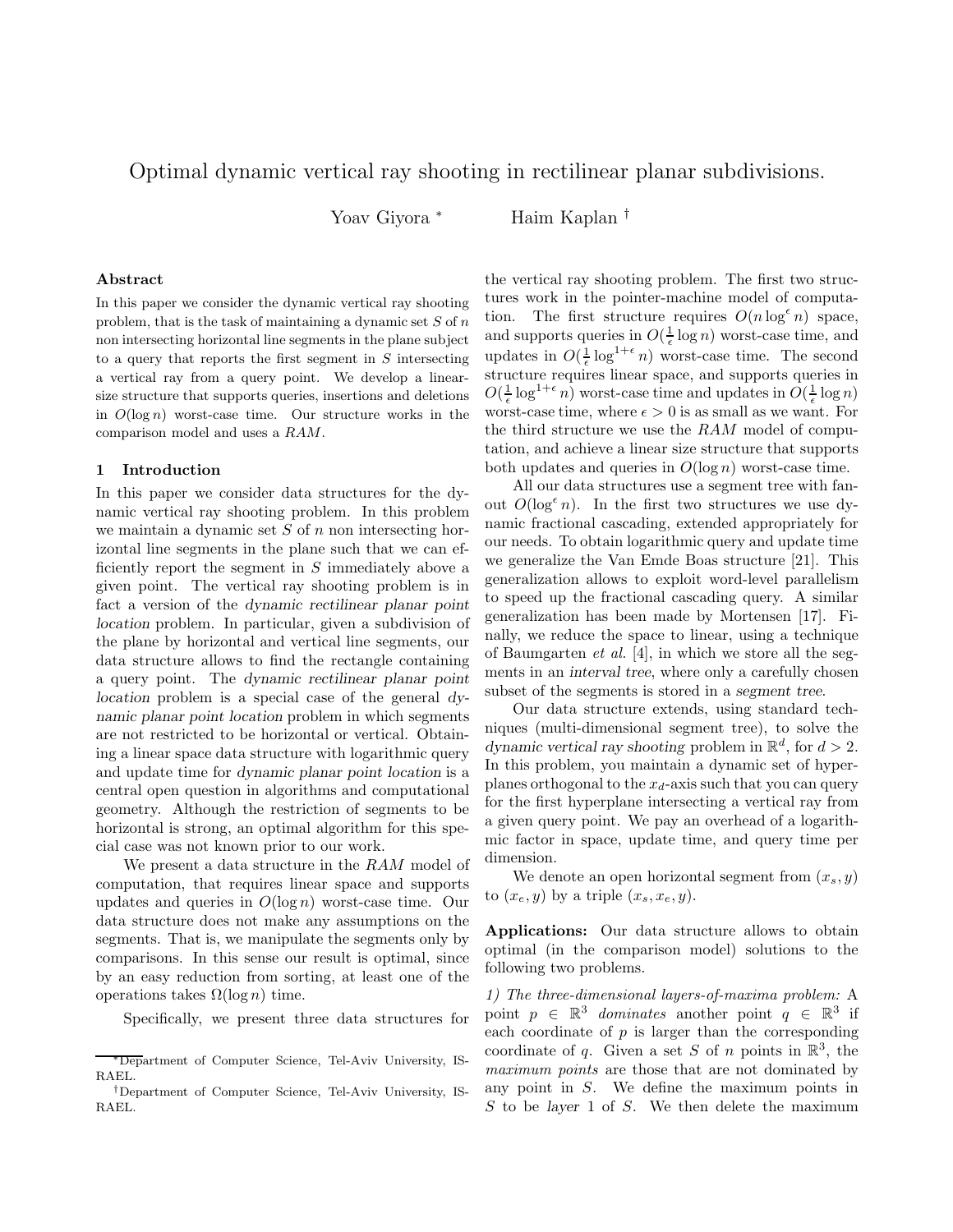points from S and the maximum points among the remaining points are layer 2 of S. We continue to assign a layer to each point until  $S$  is empty. In the three-dimensional layers-of-maxima problem we want to efficiently compute the layer of each point.

Buchsbaum and Goodrich [5] present an algorithm to solve the three-dimensional layers-of-maxima problem. We use our data structure to implement their algorithm in linear space as follows. We sort the points by their *z*-coordinate. Then we sweep the space from  $+\infty$ with an hyperplane parallel to the  $x-y$  plane. When the sweep plane reaches a point  $p$ , it assigns  $p$  to its layer. Let  $S_i$  consist of the projections on the sweep plane of the points that were already processed and assigned to layer *i*. Let  $M_i$  be the maximum points of  $S_i$ . Each set  $M_i$  form a staircase, where  $M_i$  dominates  $M_{i+1}$  in the plane. When we process a point  $p$  we find the staircase  $M_i$  which is immediately above p. The layer of p is  $j+1$ , and furthermore, p should be added to  $M_{j+1}$ , and points in  $M_{i+1}$  dominated by p should be removed. We implement this algorithm by maintaining the horizontal segments of all the staircases  $M_j$  in our ray shooting data structure  $H$ . We locate the staircase immediately above p by a ray shooting query from p. If we also maintain each  $M_i$  as a list, then we can easily find all the points in  $M_i$  to delete, as they are consecutive. To analyze the performance of this structure we note that for each point  $p \in S$  we perform three operations on H, and on a list representing  $M_j$ . It follows that our implementation requires linear space and  $O(n \log n)$  time. This answers the open problem of [5], as their implementation requires  $O(n \log n / \log \log n)$  space.

2) The retroactive successor problem: Retroactive data structures were introduced by Demaine, Iacono, and Langerman [10]. A (fully) retroactive data structure allows to perform an update or a query at any given time. In the retroactive successor problem, a key with time stamp  $t$  can be inserted or deleted at time  $t$ . A query with a pair  $(t, k)$  should return the successor of k at time t.

The data structure of Demaine et al. [10] supports updates and queries in  $O(\log^2 n)$  time. We use our data structure to obtain an optimal solution to the retroactive successor problem as follows. We represent each key of the retroactive structure with a segment in an optimal vertical ray shooting structure  $H$ . To insert a key y at time  $t_s$ , we insert the segment  $(t_s, \infty, y)$  to H. We implement a deletion of a key y at time  $t_e$ , by removing the segment  $(t_s, \infty, y)$  from H, and inserting the segment  $(t_s, t_e, y)$  instead. To return the successor of y at time t, we perform a query with a point  $(t, y)$ . It follows that the retroactive successor problem can be implemented in linear space, to support updates and queries in  $O(\log n)$  time, where n is the total number of updates performed on the retroactive structure.

Previous results: Mehlhorn and Näher [16] present a data structure for the vertical ray shooting problem that requires  $O(n \log n)$  space, supports queries in  $O(\log n \log \log n)$  worst-case time, and updates in  $O(\log n \log \log n)$  amortized time. The best result we know with logarithmic query time is by Kaplan, Molad, and Tarjan [15], and requires  $O(\log^2 n)$  time for updates.

Agarwal, Arge, and Yi [1] present an optimal solution to the interval stabbing-max problem. In this problem we maintain a dynamic set  $S$  of  $n$  intervals on the line, where each interval  $s \in S$  has a weight  $w(s)$ . A query reports the interval in S with maximum weight containing a given point  $q \in \mathbb{R}$ . Assume without loss of generality that  $w(s) > 0$  for all  $s \in S$ , and that we want to find the interval in  $S$  with minimum (rather than maximum) weight containing  $q$ . If we think of  $w(s)$  as the y-coordinate of a segment s' in  $\mathbb{R}^2$  that corresponds to the interval s, then the interval stabbing-max problem reduces to the vertical ray shooting problem, restricted to query points on the x-axis. Our implementation has the same performance as the implementation in [1], but we allow the query to be any point in  $\mathbb{R}^2$  rather than only in  $\mathbb{R}$ .

Mortensen [17] presented a fully dynamic data structure for the two dimensional orthogonal range reporting problem and for the two dimensional line segment intersection reporting problem. The fully dynamic two dimensional line segment intersection reporting problem is the task of maintaining a set of horizontal line segments in  $\mathbb{R}^2$  subject to a query that reports all the segments that intersect an vertical query line segment. The implementation presented in [17] is in the comparison model, and uses a RAM. It requires  $O(n \log n / \log \log n)$  space, supports insertions and deletions in  $O(\log n)$  worst-case time, and queries in  $O(\log n+k)$  worst-case time, where k is the size of the output. The line segment intersection reporting problem can be viewed as the decision version of our problem. We borrow several techniques from Mortensen [17] in this paper.

There has been a lot of work on the more general dynamic planar point location problem. Baumgarten et al. [4] describe a data structure for the vertical ray shooting version of the general problem, and therefore also solves our problem. This solution requires linear space, supports queries in  $O(\log n \log \log n)$ worst-case time, insertions in  $O(\log n \log \log n)$  amortized time, and deletions in  $O(\log^2 n)$  amortized time. Arge, Brodal, and Georgiadis [2] also describe a data structure for the general problem (which solves our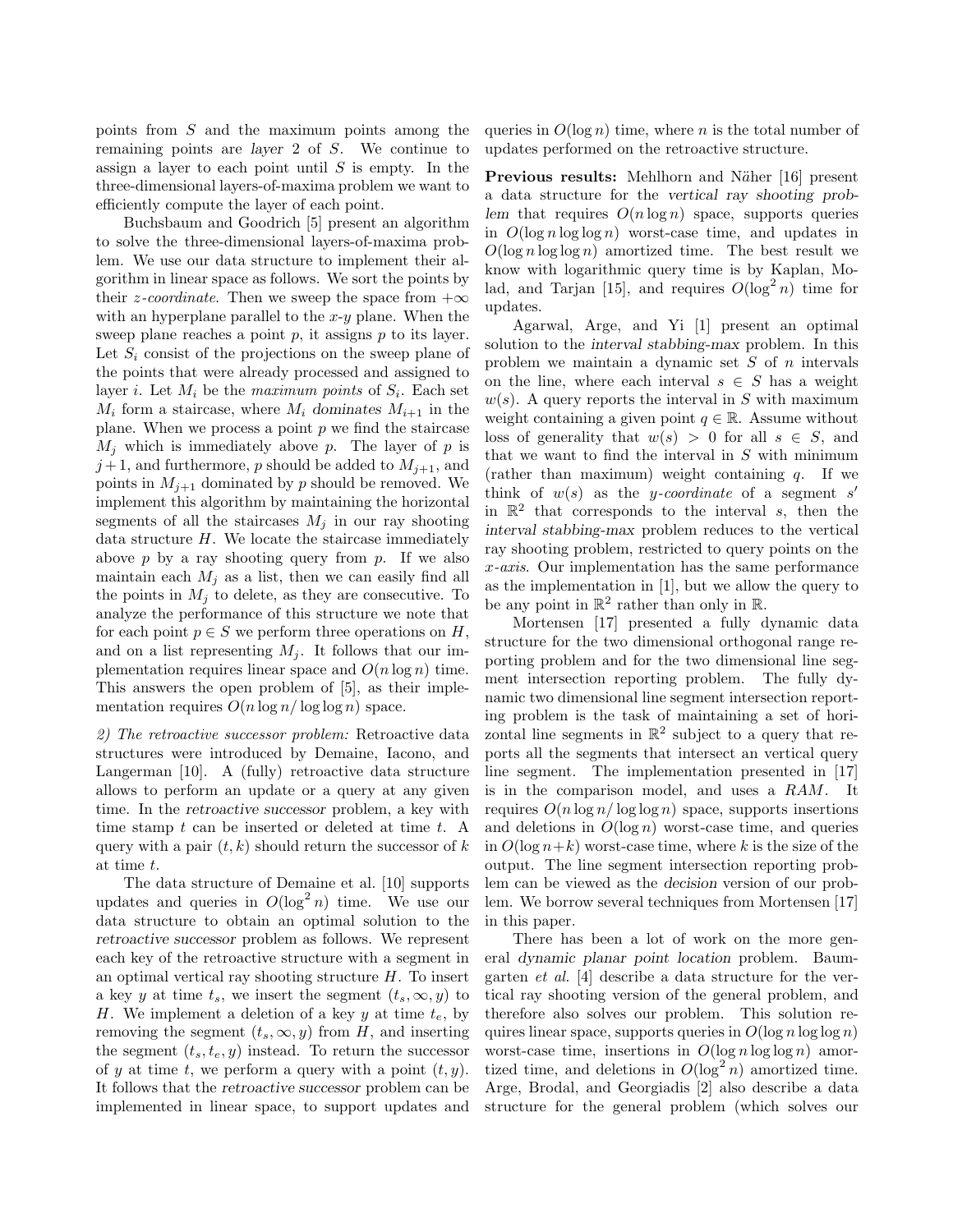problem). They provided two linear space implementations. Their first implementation works in the pointer machine model, supports queries in  $O(\log n)$  worst-case time, insertions in  $O(\log^{1+\epsilon} n)$  amortized time, and deletions in  $O(\log^{2+\epsilon} n)$  amortized time. Their second implementation is randomized, requires a RAM, and supports queries in  $O(\log n)$  time, insertions in  $O(\log n \log^{1+\epsilon} \log n)$  amortized time, and deletions in  $O(\log^2 n/\log\log n)$  amortized time.

Results in other papers, summarized in Table 1 below, assume that the segments of S form a particular subdivision of the plane. In these cases, a segment can be inserted to S only if it divides a single facet of the subdivision. If we try to solve the vertical ray shooting problem using one of these structures, by defining a subdivision based on the input set of segments, we are bound to fail, since an inserted segment can be contained in many facets. These previous works consider different families of planar subdivisions.

The structure of the rest of the paper: We present our data structure in four steps. Each step improves the previous one by using an additional technique. In the last step we obtain an optimal solution to the problem (i.e., it uses linear space, and supports all operations in logarithmic time). The first step presents two simple solutions to the vertical ray shooting problem in the pointer machine model. The running time in these solutions have a  $\log^{\epsilon} n$  overhead factor over the optimal solution. The overhead of the first solution is in the update time, and the overhead of the second solution is in the query time. In the second step we use the unit cost RAM model (with a word size logarithmic in n), and show how to get rid of the  $\log^{\epsilon} n$  overhead factor to achieve logarithmic bounds for all operations. In the third step we sketch a space saving technique. With this technique we improve the space requirement of our three implementations. In the full version of this paper [13] we add the forth step, in which we explain how to deamortize all our results. Before we present our implementations, we review several data structures. This review starts with a preliminary discussion about segment trees and interval trees, generalized to apply to a tree with a large fan-out rather than a binary tree. We continue by providing a detailed review for weightbalance B-trees and fractional cascading, since we use these structures throughout this paper.

# 2 Preliminaries

In this section we review the techniques that we use and improve, to achieve our results. In Section 2.1 we review segment trees and interval trees. These trees form the basic building blocks of our structures. In fact we use a version of these trees with large fan-out implemented

as weight-balance B-trees. We review weight-balance B-trees in Section 2.2. We also formalize the splitting theorem (Theorem 2.1) for weight-balance B-trees, that we need and have not found stated explicitly. In Section 2.3 we review Fractional Cascading. We also add a new lemma (Lemma 2.1) that allows us to add and remove edges from a weight-balance B-tree  $T$ , while using Fractional Cascading with  $T$  as the underlying graph.

2.1 Segment trees and interval trees A segment tree  $T$  stores a set  $S$  of  $n$  intervals on the line. A standard segment tree is a balanced binary search tree over the  $2n$  endpoints of S that are stored at the leaves of  $T$ . We use the same notation for both a leaf and the point that it contains. We associate an interval denoted by range(v) with each node  $v \in T$ . If v is a leaf then  $range(v)$  is the interval  $[v, v]$ . If v is an internal node, where  $w$  is the leftmost leaf in the subtree rooted by  $v$ , and  $z$  is the rightmost leaf in the subtree rooted by  $v$ , then  $range(v) = [w, z]$ . We associate with each node  $v \in T$  a set  $S(v)$  consisting of all segments  $s \in S$ containing range(v) but not containing range( $p(v)$ ). Each node  $v \in T$  holds a secondary data structure, representing the set  $S(v)$ .

An interval tree is defined similarly. The difference is that in an interval tree an interval  $s = (x_s, x_e)$  is in  $S(v)$  if and only if v is the lowest common ancestor of  $x_s$  and  $x_e$  in T. It follows that a segment tree required  $O(n \log n)$  space and an interval tree requires  $O(n)$  space.

We use segment trees and interval trees which are not binary but each node has  $O(d)$  children for some parameter d. The definition of  $S(v)$  remains the same both for a segment tree and for an interval tree with a large fan-out.

For a point x on the line we denote by  $P(x)$  the search path of  $x$  in  $T$ . The basic property of a segment tree is that the set of intervals that intersect a point  $x$ is the set  $\{S(v): v \in P(x)\}.$  For an interval tree the set  $\{S(v): v \in P(x)\}\)$  contains (but not necessarily equals to) all intervals that intersect  $x$ . To locate exactly the intervals containing  $x$  we need to further search each secondary structure representing  $S(v)$ .

2.2 Weight-balanced B-trees We implement a segment tree and an interval tree as a weight-balance Btree. Weight-balance B-trees were introduced by Arge and are mainly used to solve problems in the external memory model [3]. In this section we review a simpler version of weight-balance B-trees than the one introduced by Arge, and suggest a formal proof to their most important property.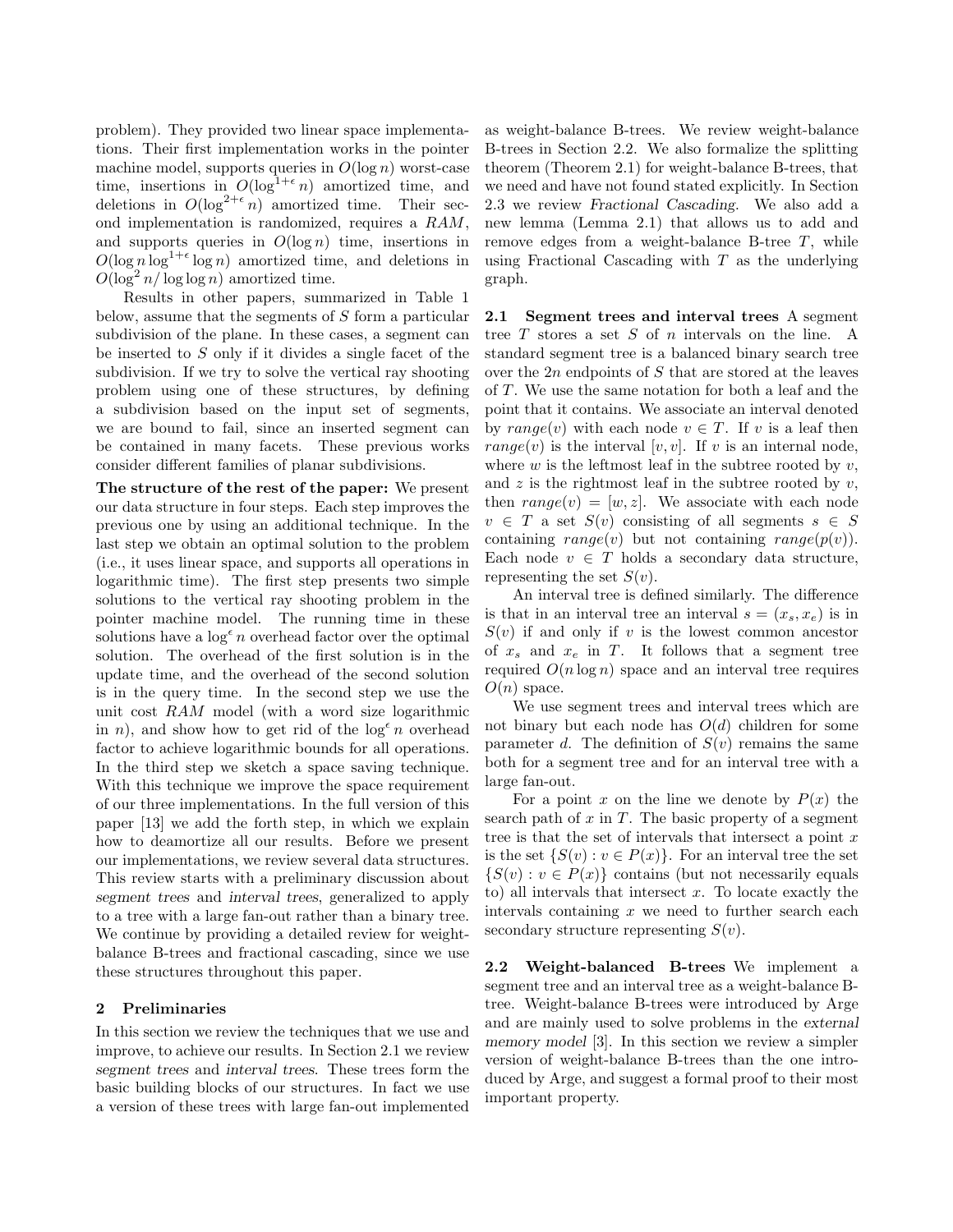| Type      |                              | Space             | Query                   | Insert                                          | Delete                                 |
|-----------|------------------------------|-------------------|-------------------------|-------------------------------------------------|----------------------------------------|
| General   | $\left[ 4 \right]$           | O(n)              | $O(\log n \log \log n)$ | $O(\log n \log \log n)$                         | $\bar{O}(\log^2 n)$                    |
| General   | $\left\lceil 2 \right\rceil$ | O(n)              | $O(\log n)$             | $\bar{O}(\log^{1+\epsilon} n)$                  | $\bar{O}(\log^{2+\epsilon} n)$         |
| General   | $\left\lceil 2 \right\rceil$ | O(n)              | $O(\log n)$             | $\overline{O}(\log n \log^{1+\epsilon} \log n)$ | $\overline{O}(\log^2 n / \log \log n)$ |
| Connected | 7]                           | O(n)              | $O(\log^2 n)$           | $O(\log n)$                                     | $O(\log n)$                            |
| Connected | [8]                          | $O(n \log n)$     | $O(\log n)$             | $\bar{O}(\log^3 n)$                             | $\bar{O}(\log^3 n)$                    |
| Monotone  | [9]                          | $O(n \log n)$     | $O(\log n)$             | $\bar{O}(\log^2 n)$                             | $\bar{O}(\log^2 n)$                    |
| Monotone  | $\lceil 14 \rceil$           | $O(n \log n)$     | $O(\log^2 n)$           | $O(\log n)$                                     | $O(\log n)$                            |
| Convex    | [19]                         | $O(N + n \log N)$ | $O(\log n + \log N)$    | $O(\log n \log N)$                              | $O(\log n \log N)$                     |

Table 1: Previous results. We use  $\overline{O}(*)$  to denote an amortized bound. N denotes the number of possible y-coordinates for edge endpoints in the subdivision.

For each node v we define following:  $n(v)$  is the number of leaves in the subtree rooted by v,  $h(v)$  is the height of v.

DEFINITION 2.1. A weight-balance B-tree  $T$  with branching parameter  $d > 4$  is a search tree that keeps the items at its leaves, and has the following properties:

- 1. All leaves are at the same distance from the root (and their height is  $\theta$ ).
- 2. Each internal node  $v \in T$  satisfies that  $\frac{1}{2}d^{h(v)} <$  $n(v) < 2d^{h(v)}$ .

The following properties immediately follow from this definition:

- 1. Each internal non root node has between  $d/4$  and 4d children.
- 2. The root has between 2 and 4d children.
- 3. The height of T is  $h = \Theta(\log n / \log d)$  (where n is the number of elements in the structure).

We keep a single point in each leaf, but note that Arge [3] defined weight-balance B-trees to have a leaf  $parameter k$ , which specifies the number of points stored in each leaf. An implementation of a weight-balance Btree keeps in each node v, the numbers  $n(v)$ ,  $h(v)$ , and a small search tree on  $O(d)$  keys to direct the search. To find the leaf associated with an input key, we need to perform  $h = O(\log n / \log d)$  search operations on these small search trees, which takes  $O(\log n)$  time. When we insert a leaf into  $T$ , we may violate Definition 2.1 for some nodes  $v \in T$ . We handle such a violation by splitting  $v$  into two nodes. We implement deletions lazily by marking the relevant leaf  $\ell$  as deleted. This lazy-deletion technique requires periodic rebuilding of the structure, so that the height of T remains  $O(\log n/\log d)$  (*n* is the number of live elements in  $T$ ). This rebuilding does not affect the amortized time bound of the operations. In

the full version of this paper [13] we describe the implementation of each operation, and prove the following splitting theorem.

THEOREM 2.1. Let  $T$  be a weight-balance  $B$ -tree with branching parameter d, and let g be a function such that  $g(n) \geq 1$  for all  $n \geq 0$ . Let  $n(v) \cdot g(n)$  be the time spent when we split a node v, due to rebuilding of some secondary structures. Then the amortized time of insertion and deletion is  $O(q(n) \cdot \log n / \log d)$ .

2.3 Dynamic fractional cascading Fractional Cascading (FC) [16] is a data structure to search a key in many ordered lists. Let  $U$  be an ordered set, and let  $G = (V, E)$  be an undirected graph, which we call the control graph. Each vertex  $v \in V$  is associated with a dynamic set  $C(v) \subseteq U$ , called the *catalogue* of v. By this definition, the size  $n$  of the input is proportional to  $\sum_{v \in V} |C(v)| + |V| + |E|.$ 

Let  $T' \subseteq V$  be a tree, and let  $k \in U$  be a key.  $FC$ supports the following operation:

• Find(k, T'): For each  $v \in T'$  return  $y_v \in C(v)$ , such that  $y_v$  is the successor of k in  $C(v)$ .

In the dynamic version of the problem we also support the following two operations:

- Insert $(k, T')$ : For each  $v \in T'$  insert k into  $C(v)$ .
- Delete $(k, T')$ : For each  $v \in T'$  delete k from  $C(v)$ .

The first implementation of dynamic  $FC$  was introduced by Mehlhorn and Naher [16]. Their implementation require that the degree of the underlying graph would be *locally bounded* by a constant: Let  $R(e)$  =  $[l(e), r(e)]$  be a range associated with an edge  $e \in E$ such that all  $FC$  operations with  $e \in T'$  have their key k in  $R(e)$ . We say that G has locally bounded degree if there is a constant c such that for every vertex  $v \in V$ , and for every key  $k \in U$ , there are at most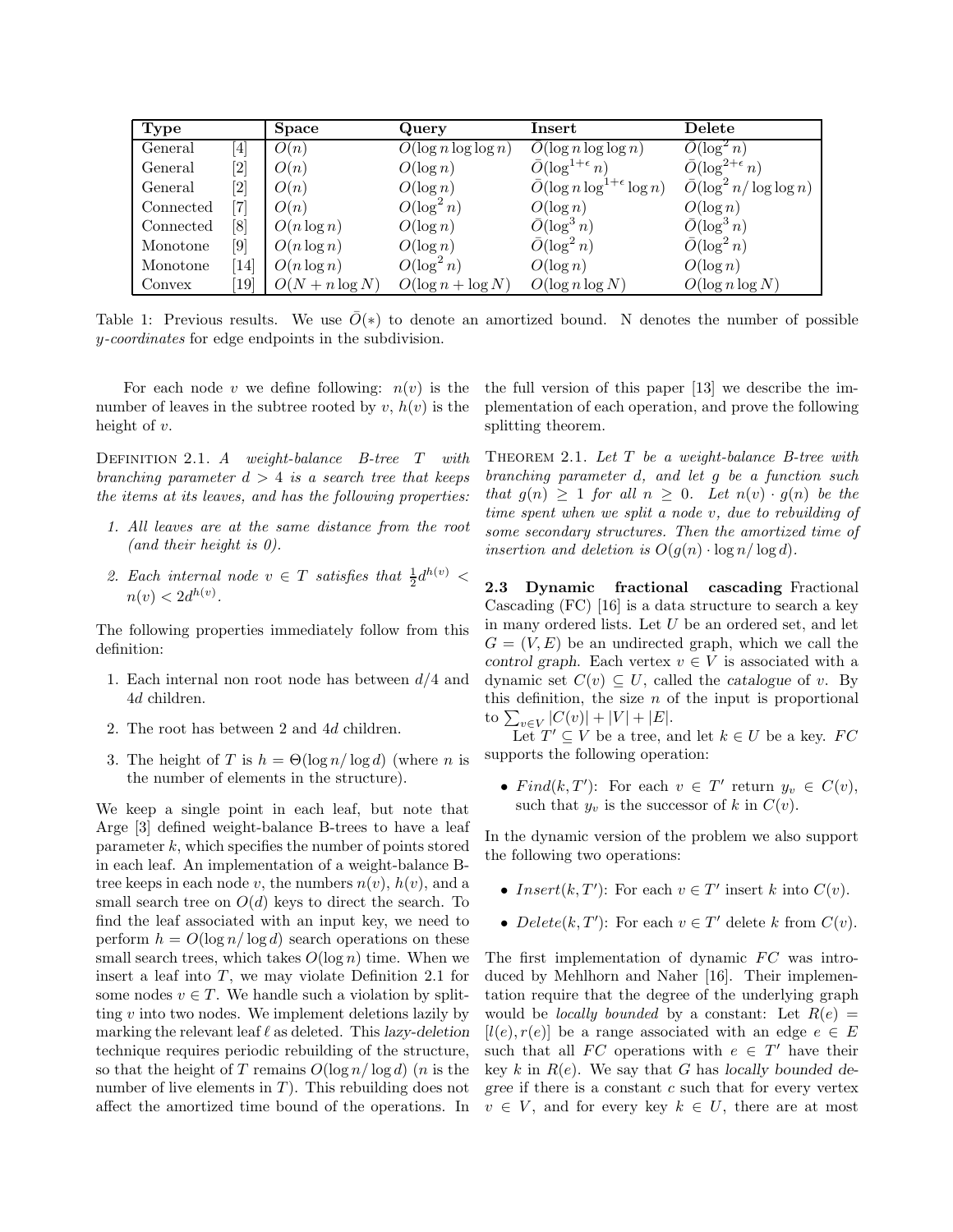c edges  $e = (v, w)$  such that  $k \in R(e)$ . Our control graphs which are weight-balance B-trees with branching parameter d do not have locally bounded degree. Their local degree equals  $O(d)$  where d is not a constant. To apply  $FC$  to a weight-balance B-tree, we use the implementation of Raman [20]. In the full version of this paper [13] we provide all the details regarding the implementation of Raman. The following theorem summarizes the properties of the  $FC$  data structure of Raman.

THEOREM  $2.2$ . We can implement FC in linear space such that each operation on a tree  $T'$  takes  $O(\log n +$  $|T'|(\log \log n + \log d))$  time. The time bound is worstcase for queries and amortized for insertions and deletions.

To apply  $FC$  with a weight-balance B-tree  $T$  as the underlying graph we show [13] how to add and remove edges to the control graph G, as Raman [20] did not consider modifications to G. We also prove that if for each  $v \in T$ ,  $C(v)$  is proportional to  $n(v)$ , then the size of the data structure that  $FC$  holds in v is also proportional to  $n(v)$ . Our FC data structure then has the following property.

LEMMA 2.1. Let the control graph  $T$  for the  $FC$  structure be a weight-balance B-tree with branching parameter d, such that for all  $v \in G$ ,  $|C(v)| \leq g(n) \cdot n(v)$  for some function g such that  $g(n) \geq 1$  for  $n \geq 0$ . Then inserting or deleting an edge  $e = (u, v)$  to or from T, respectively, takes  $O(g(n)(n(u) + n(v))\frac{\log d + \log \log n}{d \log n})$  amortized time.

#### 3 Pointer machine implementations

In this section we present two simple solutions to the vertical ray shooting problem, both in the pointer machine model. Intuitively, we apply fractional cascading to a segment tree whose primary structure is a weight-balance B-tree T with branching parameter  $O(\log^{\epsilon} n)$  (for some  $\epsilon > 0$ ). The height of T is  $O(\frac{1}{\epsilon} \log n / \log \log n)$ , which allows us to achieve the desired bounds.

3.1 An implementation with optimal query time Our data structure is a segment tree  $T$  implemented as a weight-balance B-tree with fan-out  $d =$  $O(\log^{\epsilon} n)$ . We store a segment  $s = (x_s, x_e, y)$  in  $S(v)$  for all the nodes  $v \in T$  associated with the interval  $(x_s, x_e)$ . Each segment is thus stored in at most  $O(\log^{\epsilon} n)$  nodes at each level and a total of  $O(\frac{1}{\epsilon} \log^{1+\epsilon} n / \log \log n)$  nodes overall. We use  $T$  as the control graph for a  $FC$  data structure, where for every node  $v \in T$  we define the catalogue  $C(v)$  as the set of segments  $S(v)$  sorted by their y-coordinate.

Let  $q = (q_x, q_y)$  be a query point. All the segments in S that intersect the vertical line  $x = q_x$  are stored in the catalogues of the nodes on the search path  $P(q_x)$  of  $q_x$  in T. Since we use FC it suffices to spend  $O(\log \log n)$ time at each node v of  $P(q_x)$ , to locate the segment right above q in  $S(v)$ . So a query takes  $O(\log n)$  time. In the full version of this paper [13] we bound the space used by this structure, and describe the implementation of each operation. The following theorem summarizes the properties of our data structure:

THEOREM 3.1. The fully dynamic vertical ray shooting problem can be implemented in  $O(\frac{1}{\epsilon}n\log^{1+\epsilon} n/\log\log n)$ space, to support queries in  $O(\frac{1}{\epsilon} \log n)$  worst-case time, and updates in  $O(\frac{1}{\epsilon} \log^{1+\epsilon} n)$  amortized time.

3.2 An implementation with optimal update time Our data structure is a weight-balance B-tree  $T$ , similar to the structure of Section 3.1. We use  $T$  as the control graph for a  $FC$  structure, but we change the definition of the catalogues. We also store a secondary structure only at internal nodes of height at least two.

Let  $s = (x_s, x_e, y)$  be a segment in S, let  $P(x_s)$  and  $P(x_e)$  be the search paths of  $x_s$  and  $x_e$  in T, and let  $LCA(s)$  be the lowest common ancestor of  $x_s$  and  $x_e$ . Rather than storing a segment  $s$  in all nodes  $v$  such that  $s \in S(v)$  we store s at the set of nodes on the suffixes of  $P(x_s)$  and  $P(x_e)$  from  $LCA(s)$  to  $x_s$  and  $x_e$  respectively. We define  $S'(v)$  to contain all segments  $(x_s, x_e, y)$  such that v is a descendant of  $LCA(s)$  on  $P(x_s)$ , or v is a descendant of  $LCA(s)$  on  $P(x_e)$ . The catalogue  $C(v)$ now contains all segments of  $S'(v)$  sorted by their ycoordinate.

Each internal node  $v$  of height at least two, has a secondary structure denoted by  $M(v)$ . The structure  $M(v)$  is a small independent FC structure whose control graph is a star with a center  $v^*$ . The catalogue of  $v^*, C(v^*)$ , is identical to  $C(v)$ . For every pair of children  $(u, w)$  of v, we connect v<sup>\*</sup> to a leaf  $\xi(u, w)$ . The catalogue  $C(\xi(u, w))$  contains all segments in  $C(u) \bigcap C(w)$ . That is, segments  $(x_s, x_e, y)$  such that  $x_s$  is a leaf descendant of u and  $x_e$  is a leaf descendant of w. In addition, for each child u of v,  $v^*$  has a leaf  $\xi_r(u)$  whose catalogue  $C(\xi_r(u))$  contains all segments  $(x_s, x_e, y)$  such that  $x_e$  is a leaf descendant of u and  $x_s$  is not a descendant of v. Similarly,  $v^*$  has a leaf  $\xi_{\ell}(u)$  whose catalogue  $C(\xi_{\ell}(u))$  contains all segments such that  $x_s$  is a leaf descendant of u and  $x_e$  is not a descendant of v. Note that  $C(v^*)$  (=  $C(v)$ ) is the union of all the catalogues of the leaves in  $M(v)$ . To gain some intuition note that insertion would be faster than for the data structure of Section 3.1 since a segment is contained only in  $O(\frac{1}{\epsilon} \log n / \log \log n)$  catalogues. On the other hand, query is more expensive since for each node  $v$  on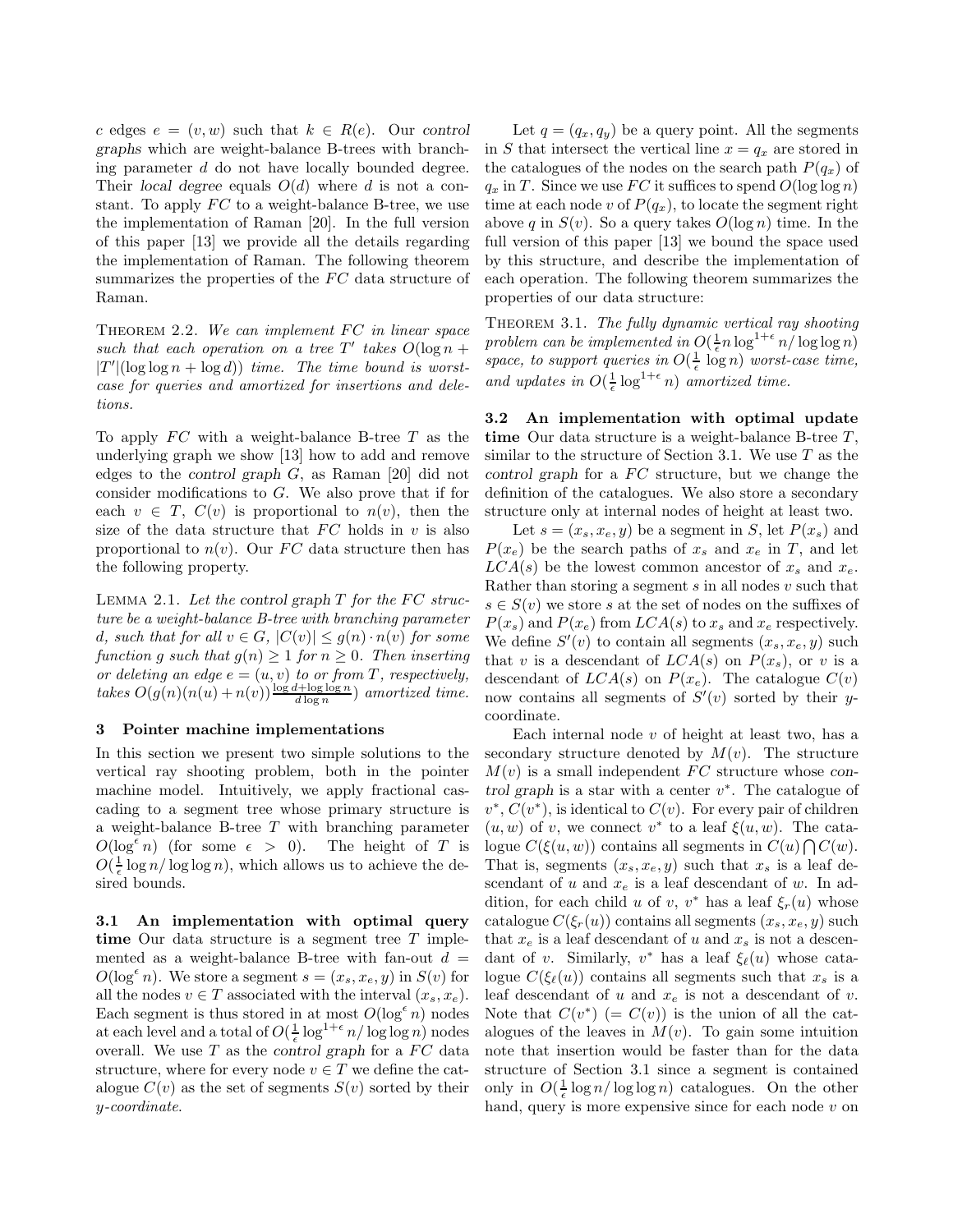the query path we perform a  $FC$  query to  $M(v)$  with a tree of size  $O(\log^{2\epsilon} n)$ .

We differ the description of the operations and the precise analysis to the full version of this paper. The following theorem summarizes the properties of our data structure.

THEOREM 3.2. The fully dynamic vertical ray shooting problem can be implemented in  $O(\frac{1}{\epsilon} n \log n / \log \log n)$ space, to support queries in  $O(\frac{1}{\epsilon} \log^{1+\epsilon} n)$  worst-case time and updates in  $O(\frac{1}{\epsilon} \log n)$  amortized time, for any  $\epsilon > 0$ .

### 4 An implementation for the RAM model

This section provides an implementation for the vertical ray shooting problem that supports both queries and updates in logarithmic time, and requires  $O(n \log n / \log \log n)$  space. To achieve this result, we use the unit cost  $RAM$  model, with a word size of w bits. Let W be the maximum number of objects in the structure. We assume that  $\log W \leq w$ . We allow arithmetic operations as well as bitwise boolean operations. For any integer  $M \leq 2^w$  we denote by [M] the set of integers in the interval  $[0, M - 1]$ .

In the first part of this section, we introduce two data structures. The first structure is a Generalization of the Van Emde Boas structure [22] which we call GV EB. To implement the second structure, we use GVEB to construct a Generalized Union-Split-Find structure which we call GUSF (for a definition of Union-Split-Find see [11] Section 4.2, and [20] Section 5.2.3, and Section 4.2). These implementations are influenced by the work of Mortensen [17]. Mortensen ([17] Lemma 3.1), present a data structure which he denotes by  $S_n$ . Our GVEB is similar to  $S_n$ , but is defined in a somewhat simpler way. GVEB is designed to answer a different query than  $S_n$ . This is why we had to change some of the internals of  $S_n$ , and maintain different lookup tables. These modifications are made at the bottom level of the structure, so we have to describe it in detail to be able to describe our changes.

In the second part of this section, we present an implementation for the vertical ray shooting problem. This implementation, is similar to the one in Section 3.2. We hold a weight-balance B-tree T with branching parameter  $d = \frac{1}{4} \log^{\frac{1}{8}} n$ . Let  $s = (x_s, x_e, y)$  be a segment of S, and let  $P(x_s)$  and  $P(x_e)$  be the search paths of  $x_s$  and  $x_e$  in T. We store s in all the nodes on  $P(x_s) \bigcup P(x_e)$ , where the secondary structure  $M(v)$  of a node  $v \in T$  is a  $GUSF$  structure.

4.1 GV EB - A generalized Van Emde Boas structure Let  $N, C \leq 2^w$  be two integers. A GVEB

structure with parameters  $(N, C)$  supports insertions and deletions of ordered pairs  $(k, c)$ , where k is an integer in [N], and c is an integer in  $[\log^{\frac{1}{4}}C]$ . We think of  $k$  as the key of the element, and of  $c$  as the color of the element. Let  $C_q \subseteq [\log^{\frac{1}{4}} C]$  be some set of colors.  $GVEB$  supports a  $find(k, C_q)$  query that returns the successor of k with color  $c \in C_q$ . Our implementation is a variation of the recursive  $VEB$  structure [22], and supports all operations in  $O(\log \log N)$  worst-case time. Instead of holding the minimum and maximum integers in the structure, each (recursive) structure keeps the minimum and maximum integers for each color  $c \in C$ . We use a  $q$ -heap data structure to manipulate these values in worst-case constant time. A  $q$ -heap [12] is a linear size data structure that supports insertions, deletions and successor queries in worst-case constant time. A  $q$ -heap with parameter  $M$  can accommodate up to  $\log^{\frac{1}{4}} M$  elements of [M], and requires a lookup table of size  $M$ . A q-heap also supports in constant time a  $rank(k)$  query, that returns the number of elements smaller than  $k$  in the structure. We use  $q$ -heaps with parameter C.

In the full version of this paper [13] we provide all the details regarding this implementation. The following theorem summarizes the properties of our data structure.

THEOREM 4.1. A GVEB structure with parameters  $(N, C)$  requires  $O(N \log^{\frac{1}{4}} C)$  space, can be initialized in  $O(N \log^{\frac{1}{4}} C)$  time, requires a lookup table of size C, and supports find, insert and delete in  $O(\log \log N)$  worstcase time.

4.2 GUSF - A generalized Union-Split-Find structure The dynamic union-split-find structure holds a list of  $n$  elements subject to insertions and deletions, where some elements are marked. It supports a query with a key  $x$  that returns the marked successor of  $x$  in the list. Dietz and Raman implemented this structure in the  $RAM$  model ([11] Section 4.2, [20] Section 5.2.3). In their implementation all operations take  $O(\log \log n)$  worst-case time. A  $GUSF$  structure G with parameter C generalizes the dynamic union-split-find structure as follows. Each element  $x$  of  $G$  is associated with a subset  $C(x) \subseteq [\log^{\frac{1}{4}} C]$  of colors. Let y and prev be pointers to elements in the list, and let  $C_q \subseteq [\log^{\frac{1}{4}} C]$ be a set of colors. GUSF supports the following operations:

- Find $(y, C_q)$ : Return the successor of y with color  $c \in C_a$ .
- $Add(y, prev)$ : Inserts y immediately after prev, with  $C(y) = \phi$ .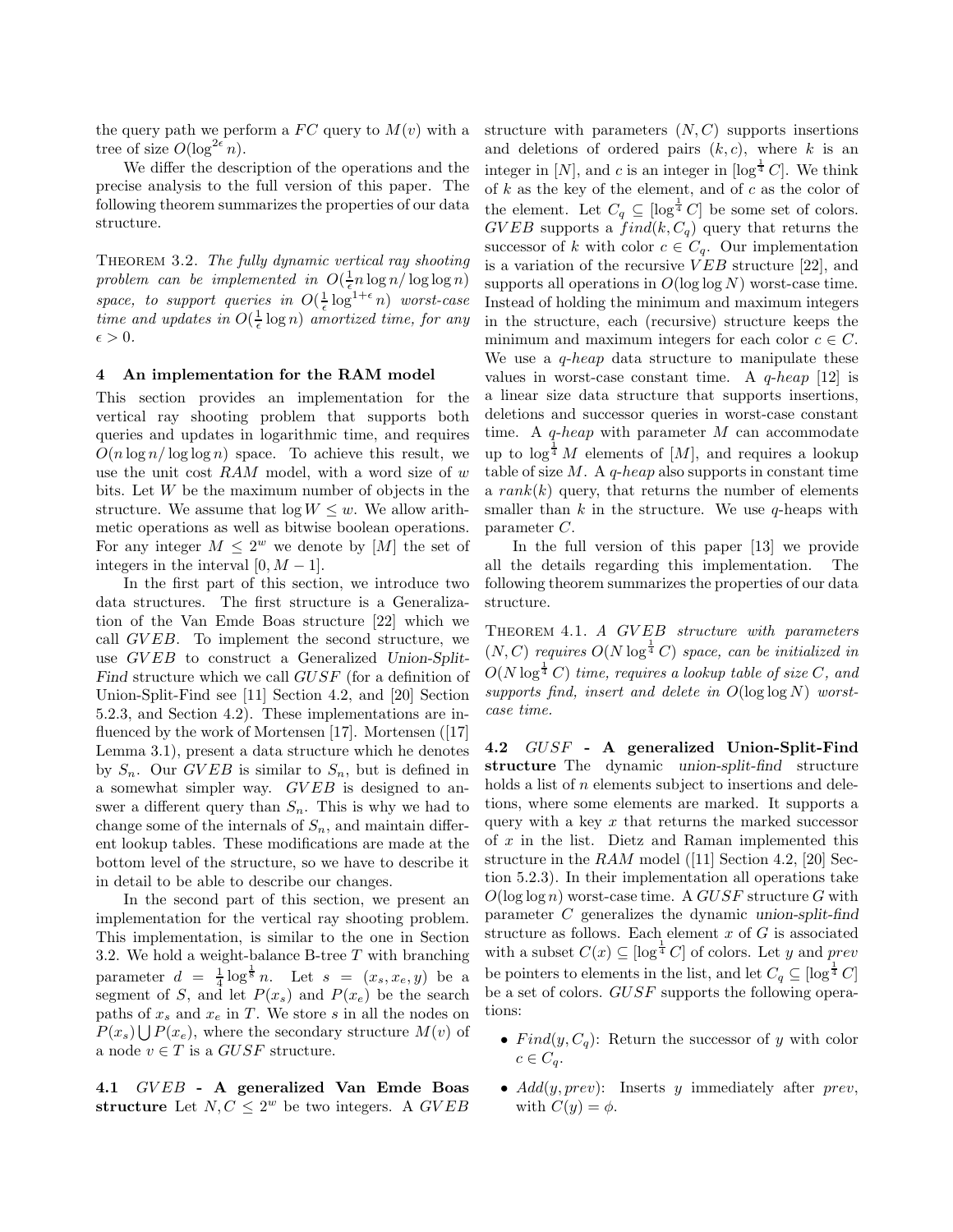- $Erase(y)$ : Removes y from the structure. We assume that  $C(y) = \phi$  when y is deleted.
- $Mark(y, c)$ : Adds c to  $C(y)$ .
- $Unmark(y, c)$ : Removes c from  $C(y)$ .

The implementation which we describe is similar to the implementation in Section 5.2.3 of [20]. The main difference is that we use the  $GVEB$  structure of Section 4.1 rather than a V EB structure. Intuitively, the idea is to associate an integer value  $k$  with each element  $x$  of the list, where the order between those integers is equivalent to the order of the elements in the list. We assign integer values using the data structure of [23]. For each color  $c \in C(x)$  we insert the pair  $(k, c)$  into a GVEB structure of the previous section. Again, postponing details to the full version, the following theorem summarizes the properties of our data structure:

Theorem 4.2. A GUSF with parameter C can be implemented in linear space, using a lookup table of size C, such that each operation takes  $O(\log \log C + \log \log n)$ time, where the bound is amortized for insertions and deletions, and worst-case for all other operations.

4.3 An implementation with optimal update and query time We implement a "compact" version of the segment tree structure of Section 2.1, by holding a GUSF structure of Section 4.2 in each internal node. We maintain a weight-balance B-tree  $T$  with branching parameter  $d = \frac{1}{4} \log^{1/8} n$ . Each internal node  $v \in T$ stores a GUSF structure with parameter  $N = O(n)$ (see Section 4.2), denoted by  $M(v)$ . The parameter N is set to *n* whenever we rebuild T. A segment  $(x_s, x_e, y)$ stored in  $M(v)$  is mapped to a color that identifies the children of v such that  $x_s$  and  $x_e$  are their descendants. To achieve that we maintain at each node v the following three tables.

- 1. The table  $U(v)$  maps each pair  $u, w$  of children of  $v$ , to a color  $c(u, w) \in [\log^{\frac{1}{4}} n]$  (note that we allow u to equal w, so there is a color  $c(u, u)$ ). This would be the color of every segment such that  $x_s$  is a descendant of u and  $x_e$  is a descendant of w. The table  $U(v)$  also maps each child u of v to a color  $c_{\ell}(u) \in [\log^{\frac{1}{4}} n]$  that corresponds to each segment such that  $x_s$  is a descendant of u and  $x_e$  is not a descendant of v. Similarly,  $U(v)$  maps u to a color  $c_r(u)$  that corresponds to each segment such that  $x_e$  is a descendant of u and  $x_s$  is not a descendant of  $v$ . We use this table to insert (delete) segments to (from)  $M(v)$ .
- 2. The table  $Q(v)$  maps a child u of v to the following set of colors. For each pair  $(z, w)$  of children of v

such that  $z$  is a left sibling of  $u$  and  $w$  is a right sibling of u, the colors  $\{c(z, w), c_{\ell}(z), c_r(w)\}$  belong to this set. We use this table when we perform a query on  $M(v)$ .

3. The table  $F(v)$  maps a child u of v to the set of colors containing  $c_{\ell}(u), c_r(u)$  and  $c(u, u)$ . This set of colors also contains for each child  $z \neq u$ of v the color  $c(u, z)$ . The role of this table is to replace the  $FC$  structure we used in the previous implementations.

We store a segment  $s = (x_s, x_e, y)$  in the  $M(v)$ structures of all the nodes v on  $P(x_s) \bigcup P(x_e)$ , where  $P(x_s)$  and  $P(x_e)$  are the search paths of  $x_s$  and  $x_e$  in T. For such a node v, we store y in  $M(v)$  with a color  $\overline{c}(s, v)$  that is defined as follows. If both  $P(x_s)$  and  $P(x_e)$  contain v then  $\overline{c}(s, v) = c(v_s, v_e)$  where  $v_s$  is the child of v on  $P(x_s)$  and  $v_e$  is the child of v on  $P(x_e)$ . If only  $P(x_s)$  contains v then  $\overline{c}(s, v) = c_{\ell}(u)$  where u is the child of v on  $P(x_s)$ . If only  $P(x_e)$  contains v then  $\overline{c}(s, v) = c_r(u)$  where u is the child of v on  $P(x_e)$ . Let r be the root of T. The structure  $M(r)$  contains all the segments in our data structure. We also maintain a binary search tree  $T_0$  over the y-coordinates of the segments stored in  $M(r)$ . We use  $T_0$  to start the search in all the operations.

We now bound the space used by this structure. Each segment  $s \in S$  is stored in  $O(\log n / \log \log n)$ GUSF structures. Each GUSF structure requires space linear in the number of elements in it (see Theorem 4.2). To use the GUSF structures with parameter  $N = O(n)$ we also need a lookup table of size  $O(n)$ . We hold three additional tables, each of size  $O(n)$ . These tables are described below. So the overall space this structure requires is  $O(n \log n / \log \log n)$ .

We now describe the implementation of each operation.

**Query:** We perform a query with a point  $q =$  $(q_x, q_y)$  as follows. Let  $(v_0, v_1, \ldots, v_k)$  be the search path for  $q_x$  in T, where  $v_0$  is the root of T. Let  $y_i$ be the successor of  $q_y$  in  $M(v_i)$ . To find  $y_0$  we use the search tree  $T_0$ . Then, we perform the following two steps for every  $0 \leq i \leq k$ . In the first step we find the segment  $s_i$  right above q in  $M(v_i)$  by performing a  $find(y_i, Q(v_{i+1}))$  on  $M(v_i)$ . In the second step we find  $y_{i+1}$  by performing a  $find(y_i, F(v_{i+1}))$  on  $M(v_i)$ . Note that all the segments of  $M(v_{i+1})$  are contained in  $M(v_i)$ , and their colors correspond to the set  $F(v_{i+1})$ . We return the segment with minimum y-coordinate in  $\{s_i: 0 \le i \le k\}$ . Correctness follows as we perform the query process described in Section 2.1.

We now bound the running time of a query. Searching in  $T_0$  takes  $O(\log n)$  time. Each query on a  $M(v)$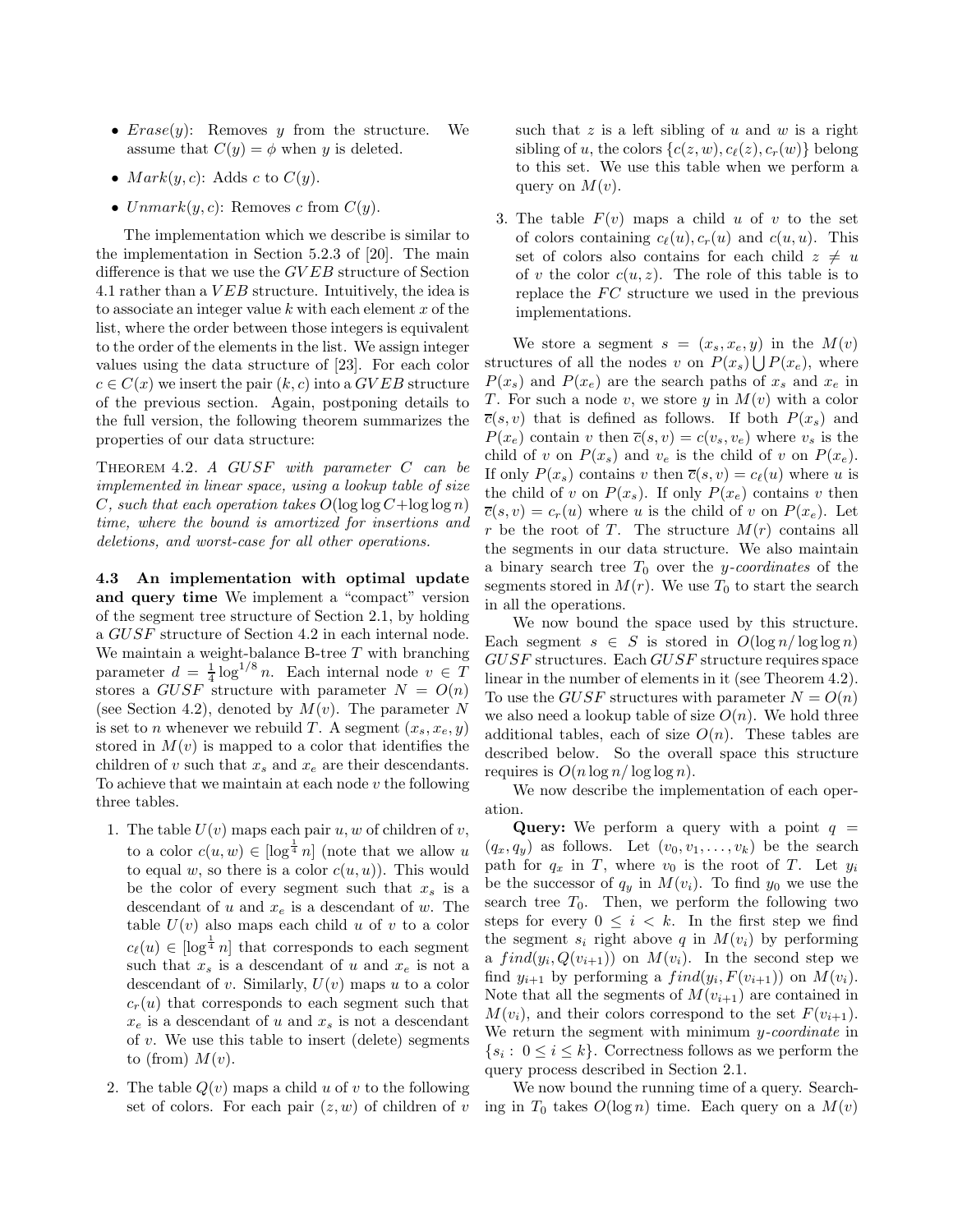structure takes  $O(\log \log n)$  worst-case time (see Theorem 4.2). Since we perform  $O(\log n / \log \log n)$  such queries, query takes  $O(\log n)$  worst-case time. Next we define how to perform insertions and deletions.

**Insert:** We insert a segment  $s = (x_s, x_e, y)$  in two phases. In the first phase we insert  $x_s$  and  $x_e$  into T. In the second phase we insert s into the  $M(v)$  structures of nodes  $v \in P(x_s) \bigcup P(x_e)$ . We begin the second phase by finding the successors of y in the  $M(v)$  structures of the nodes v on  $P(x_s) \bigcup P(x_e)$  in  $O(\log n)$  time, just like we did in query. For each node  $v \in P(x_s) \bigcup P(x_e)$ we insert y to  $M(v)$  with the color  $\overline{c}(s, v)$ . Each such insertion takes  $O(\log \log n)$  time, so the second phase of the insertion takes  $O(\log n)$  time.

We insert  $x_s$  and  $x_e$  to T using the regular implementation of insert into weight-balance B-trees. An insertion into a weight-balance B-tree may split nodes. We now describe how to carry out such splitting. Let  $v$ be a node that we need to split into  $v_{\ell}$  and  $v_r$ , and let  $p(v)$  be the parent of v in T. First, we delete v from T. Then, we update  $Q(p(v))$ ,  $F(p(v))$ , and  $U(p(v))$ , and remove all the segments of  $M(v)$  from  $M(p(v))$ , since their color in  $M(p(v))$  may change. Then, we insert  $v_{\ell}$ into  $T$ , so we have to update the tables representing  $p(v)$  again, and create  $M(v_{\ell})$  and the three lookup tables associated with  $v_{\ell}$ . Similarly, we insert  $v_r$  into T. Finally, we traverse the segments of  $M(v)$ , and insert each segment  $s = (x_s, x_e, y)$  into  $M(p(v))$ . If either  $x_s$ or  $x_e$  is a descendant of  $v_\ell$  we also insert s into  $M(v_\ell)$ , and similarly for  $M(v_r)$ .

We now explain how to update and create all the new lookup tables in constant time. When we delete  $v$ (or when we insert  $v_{\ell}$  or  $v_r$ ), the old lookup tables of  $p(v)$ , are no longer valid, and have to be replaced. The new lookup tables of  $p(v)$  can be viewed as a function of the old tables and the index of  $v$  in the child list of  $p(v)$ . (The new lookup tables of  $v_{\ell}$  and  $v_r$  are produced similarly.) To compute the new tables in constant time, we keep three super lookup tables:  $U^*$ ,  $F^*$  and  $Q^*$  as follows.

 $U^*$  maps an old table  $U(v)$  and an index  $k \in$ [ $\log^{\frac{1}{8}} n$ ], to a new table  $U(v)$ . The table  $U(v)$  is a function  $U : [\log^{\frac{1}{8}} n]^2 \to [\log^{\frac{1}{4}} n]$ , since it maps a pair of children of  $v$  to a color. Therefore the number of entries in  $U^*$  is 2

$$
\log^{\frac{1}{4}} n^{\log^{\frac{2}{8}} n} \cdot \log^{\frac{1}{8}} n << n .
$$

Each entry of  $U^*$  contains of a table  $U(v)$  of size  $\log^{\frac{2}{8}} n$ , so the overall space required by  $U^*$  is smaller than n.

 $Q^*$  maps an old table  $Q(v)$  and an index k, to a new table  $Q(v)$ . The table  $Q(v)$  is a function from  $\lceil \log^{\frac{1}{8}} n \rceil$ to the power set of  $\left[\log^{\frac{1}{8}} n\right]^2$ , since it maps a child of v to a set of pairs of children of  $v$ . Therefore the number of entries in  $Q^*$  is

$$
(2^{\log^{\frac{2}{8}}n})^{(\log^{\frac{1}{8}}n)}\cdot \log^{\frac{1}{8}}n << n\ .
$$

Each entry of  $Q^*$  contains of a table  $Q(v)$ . A table  $Q(v)$ contains  $\log^{\frac{1}{8}} n$  entries of size  $\log^{\frac{2}{8}} n$  each, so the overall space required by  $Q^*$  is smaller than n.

The size of  $F^*$  can be bounded analogously. We rebuild  $U^*, Q^*$  and  $F^*$  whenever we rebuild T.

We now analyze the running time of insert. Other than the constant time operations described above, we perform a constant number of updates on GUSF structures for every element in  $M(v)$ . Since  $|M(v)| =$  $O(n(v))$ , these operation take  $O(n(v) \log \log n)$  time, which dominates the running time of the split. By Theorem 2.1 insertion takes  $O(\log n)$  amortized time.

**Delete:** Deleting a segment  $s = (x_s, x_e, y)$  is an easier task, since we use the lazy-deletion technique (see Section 2.2). To delete s, we first remove s from the  $M(v)$  structures of all the nodes on the search paths of  $x_s$  and  $x_e$  in T. Just like in insertion, these updates take  $O(\log n)$  time. Then, we delete  $x_s$  and  $x_e$  from T (i.e., lazily marking these leaves as deleted) and we are done. Using the lazy-deletion technique requires periodical rebuilding of the entire structure (see Section 2.2). This rebuilding does not affect the amortized time bound of the operations. It follows that deletion also takes  $O(\log n)$  amortized time.

The following theorem summarizes the properties of our data structure.

Theorem 4.3. The fully dynamic vertical ray shooting problem can be implemented in  $O(n \log n / \log \log n)$ space, to support updates and queries in  $O(\log n)$  time, where the bound is amortized for updates and worst-case for queries.

## 5 How to use only linear space

In this section we show how to reduce the space required by the three structures we presented in this paper. The space saving technique, is influenced from the work of Baumgarten et al. [4], that present a linear space implementation for dynamic point location in general subdivisions. Intuitively, we save space by inserting the segments of  $S$  into a large fan-out interval tree, where only a fraction of the segments is also inserted into a segment tree. Here we show how to reduce the space of the data structure described in Section 3.1. The details related to reducing the space of the two other data structures are in [13].

We use as the primary structure a variation of the large fan-out interval tree defined in Section 2.1, implemented as a weight-balance B-tree (see Section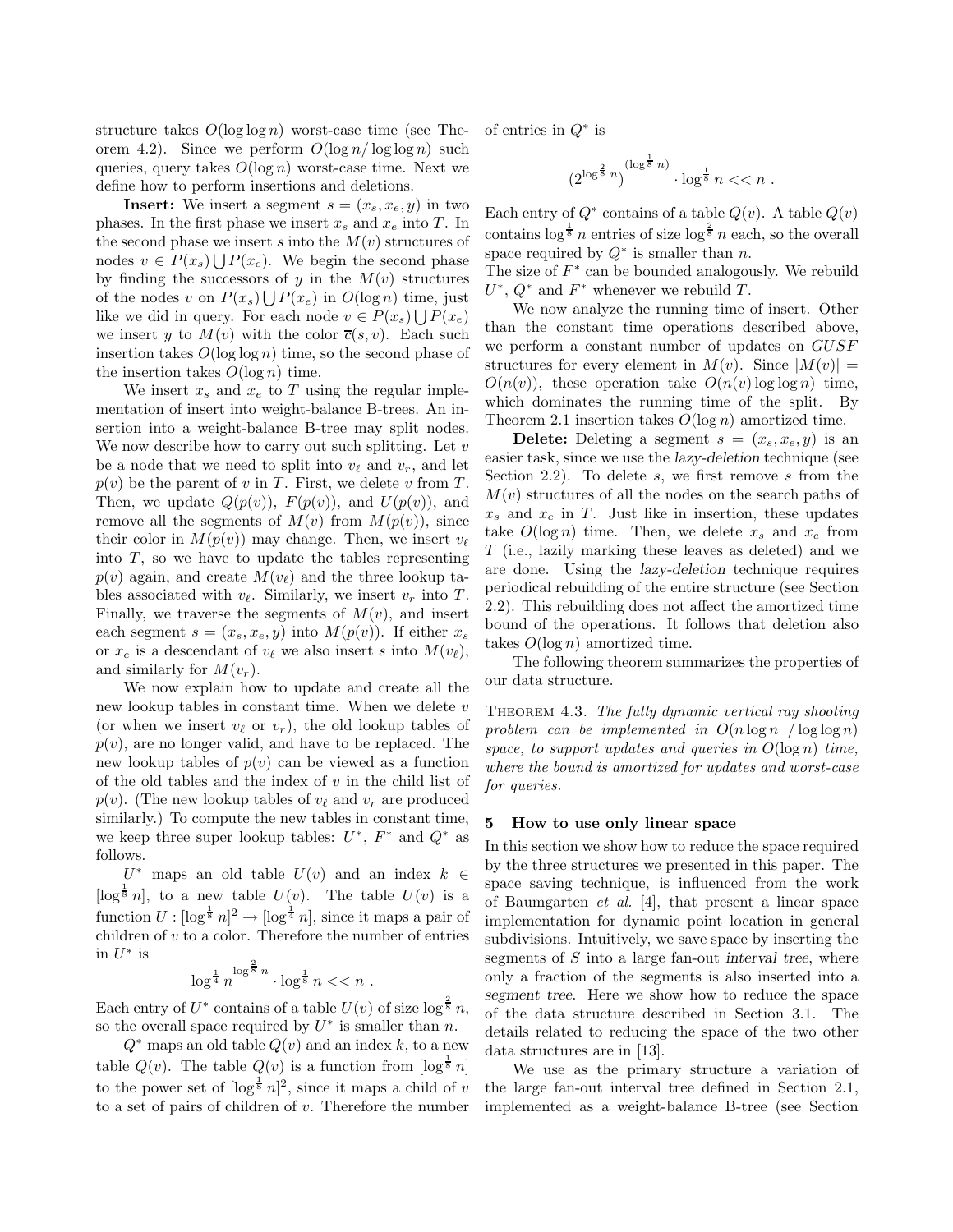

Figure 1: The segment s belongs to  $I_{\ell}(2)$ ,  $I_{r}(6)$ ,  $I_{m}(3)$ ,  $I_m(4)$  and  $I_m(5)$ 

2.2). We denote this tree by  $T_I$ . The difference is that a node  $v \in T_I$  does not maintain  $S(v)$  in a secondary data structure, but segments from  $S(p(v))$  as follows.

Consider a segment  $s = (x_s, x_e, y) \in S$ . Let  $v_s$ be the child of  $LCA(x_s, x_e)$  such that  $x_s$  is a leaf descendant of  $v_s$ . Similarly, let  $v_e$  be the child of  $LCA(x_s, x_e)$  such that  $x_e$  is a leaf descendant of  $v_e$ . We store s at all children of  $LCA(x_s, x_e)$  that are between  $v_s$  and  $v_e$  (including  $v_s$  and  $v_e$ ). For each node  $v \in T$ we define  $I(v)$  as the set of segments  $s = (x_s, x_e, y)$ such that v is a child of  $LCA(x_s, x_e)$  between  $v_s$  and  $v_e$ . We divide the set  $I(v)$  into three subsets:  $I_{\ell}(v)$ ,  $I_m(v)$  and  $I_r(v)$ . The set  $I_\ell(v)$  contains the segments  $s = (x_s, x_e, y) \in I(v)$  such that  $v = v_s$ . The set  $I_r(v)$ contains the segments such that  $v = v_e$ . The set  $I_m(v)$ contains the segments  $s \in I(v)$  such that s contains  $range(v)$  (See Figure 1).

The main property of an interval tree still applies: Let  $x \in \mathbb{R}$  be a point, and let  $P(x)$  be the search path for x in T. Let  $I_{\ell}(v, x)$  denote the set of segments of  $I_{\ell}(v)$  whose left endpoints is smaller then x, and let  $I_r(v, x)$  denote the set of segments of  $I_r(v)$  whose right endpoints is larger then  $x$ . The set of all the segments that intersect the vertical line  $X = x$  is  $\{v \in P(x) : I_{\ell}(v, x) \cup I_r(v, x) \cup I_m(v)\}.$ 

We build on top of  $T_I$  three FC data structures;  $\Pi_{\ell}$ ,  $\Pi_m$ , and  $\Pi_r$ . The FC structure  $\Pi_m$  has in each node  $v \in T_I$  a catalogue  $C(v)$  containing the set of segments  $I_m(v)$ , sorted by their *y-coordinate*. The structures  $\Pi_\ell$  and  $\Pi_r$  are defined analogously. For each  $v \in T_I$ , we divide the set  $I_r(v)$  in  $\Pi_r$  into blocks each of size  $\Theta(\frac{1}{\epsilon}\log^{1+\epsilon} n/\log\log n)$ . For each block  $B_r$  of  $I_r(v)$ we maintain the segment  $win(B_r)$  of maximum right endpoint. Similarly, we divide the set  $I_{\ell}(v)$  into blocks, and for each block  $B_\ell$  of  $I_\ell(v)$  we maintain the segment  $win(B_\ell)$  of minimum left endpoint.

In addition to  $T_I$  we maintain two segment trees;  $T_r$  and  $T_\ell$  as in Section 3.1. The structure of Section

3.1 supports a  $Find^+(q)$  query that returns the segment right above q. We extend  $T_r$  and  $T_\ell$  in a straightforward way to also support a  $Find^-(q)$  query, that returns the segment right below q. For every node  $v \in T_I$ , and every block  $B_r$  of  $I_r(v)$  we maintain  $win(B_r)$  in  $T_r$ , unless  $B_r$  is the only block representing the set  $I_r(v)$ . Similarly, for every node  $v \in T_I$ , and every block  $B_\ell$  of  $I_{\ell}(v)$  we maintain  $win(B_{\ell})$  in  $T_{\ell}$ , unless  $B_{\ell}$  is the only block representing the set  $I_{\ell}(v)$ .

A block  $B_r$  of  $\Pi_r$  is implemented as a balanced binary search tree, whose leaves correspond to the set of y-coordinates of elements in  $B_r$ . In addition, each internal node  $u$  holds the maximum  $x$ -coordinate,  $max(u)$ , of a segment in its subtree. The blocks of  $\Pi_{\ell}$ are implemented symmetrically. Next we bound the space used by this structure.

By Theorem 2.2 the space used by  $\Pi_m$  is  $O(n \log^{\epsilon} n)$ , since each segment in  $\Pi_m$  is stored in  $O(\log^{\epsilon} n)$  catalogues. A segment  $s_r \in \Pi_r$  is stored in a single catalogue and in a single block. It follows that  $\Pi_r$  requires linear space. The segment tree  $T_r$  keeps  $O(n/(\frac{1}{\epsilon} \log^{1+\epsilon} n/\log \log n))$  segments of  $\Pi_r$ , and thus uses linear space (by Theorem 3.1). The space used by  $\Pi_\ell$  and by  $T_\ell$  is also linear. It follows that our structure uses  $O(n \log^{\epsilon} n)$  space. To perform a query, we first query  $T_{\ell}$  and  $T_r$ , which returns the segment right above  $q$  and the segment right below  $q$  amongst all the winners. We show that with these segments we can find the answer in  $T$ . In the full version of this paper [13] we provide all the details of how to perform each operation. The following theorem summarizes the properties of our data structure:

THEOREM 5.1. There exists a data structure for the fully dynamic vertical ray shooting problem which requires  $O(n \log^{\epsilon} n)$  space, supports queries in  $O(\frac{1}{\epsilon} \log n)$ worst-case time, and updates in  $O(\frac{1}{\epsilon} \log^{1+\epsilon} n)$  amortized time, for any  $\epsilon > 0$ .

We reduce the space of the structure described in Section 3.2 to linear, using a similar technique. The main difference is that we divide the sets of segments represented at the leaves of each  $M(v)$  structure into blocks. This result is summarized in the following theorem.

THEOREM 5.2. There exists a data structure for the fully dynamic vertical ray shooting problem that requires linear space, supports queries in  $O(\frac{1}{\epsilon} \log^{1+\epsilon} n)$  worstcase time, and updates in  $O(\frac{1}{\epsilon} \log n)$  amortized time, for any  $\epsilon > 0$ .

To reduce the query time in Theorem 5.2, we use the  $M(v)$  structure described in Section 4.3, rather than the  $M(v)$  structure described in Section 3.2. This way